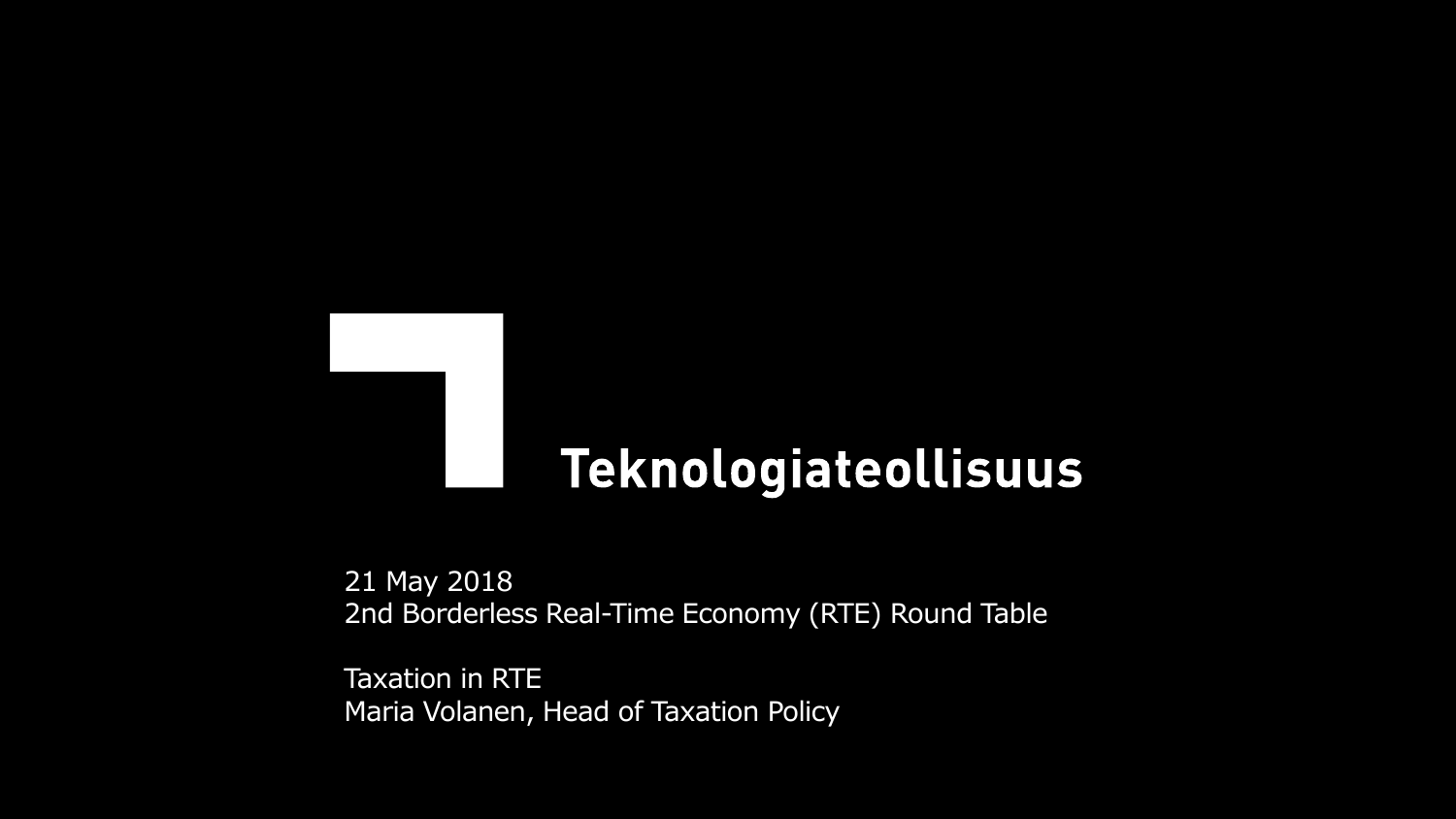## **Taxation and RTE - examples**

### 1) **Taxation procedures:**

- Blockchain: "transparent and unalterable record of transactions between parties that may no fully trust on another." -> particularly suitable for taxation purposes
- Automation of tax returns and payments
- Smart contracts: automatic tax payment and reporting to the tax authorities
	- split payments (VAT)
- 2) **Payroll taxation:** change from employees to entrepreneurs
- Automatic and real time payroll taxation and social security benefits
- Micropayments
- 3) Simplifying **transfer pricing** procedures and documentation.
- 4) **Withholding taxation**: automatic tax payment and reporting to the tax authorities
- 5) E.g. public land registry enables automatic sales, reporting and tax decisions.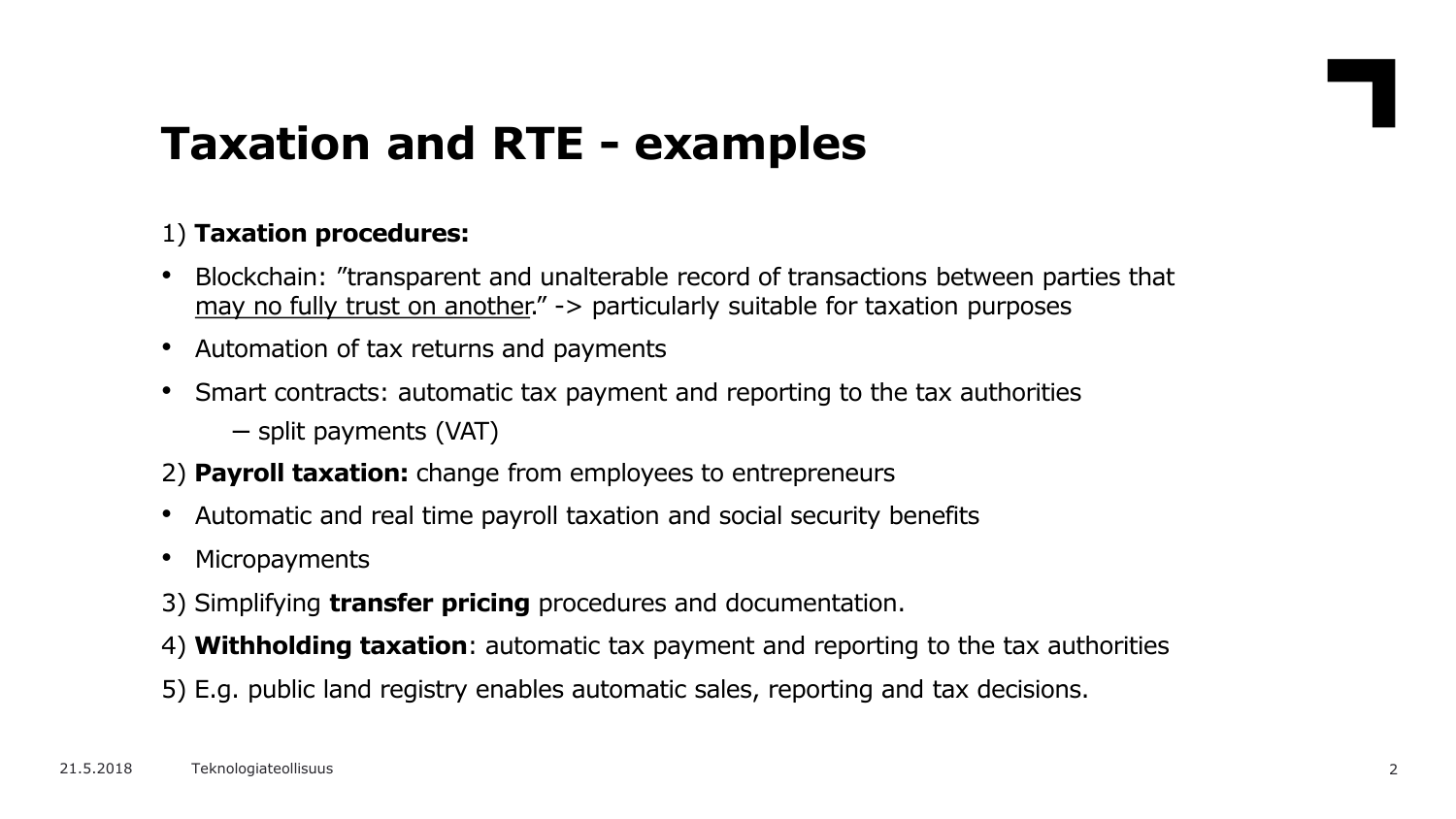

# **How to promote a well functioning DSM? - The Commission proposes Digitax directives**

The Commission has proposed two directive proposals:

- 1) A 3 % tax from the revenue of the company (turnover requirement >750 million  $\epsilon$ ):
- Advertising income; making available to users of a multi-sided digital interface, where users interact with each other (i.e. AirBnB and Über); transmission of user data.

2) A digital permanent establishment is triggered for (significant) digital presence. The limits are turnover of 7 million  $\epsilon$  OR 100.000 users OR 3.000 business users.

- Covers basically all digital economy.
- Drastic changes to profit allocation. Customer data given significant value -> taxable income allocated to big member countries, not small export countries. Value of IT, R&D etc. lower.

Introducing totally new and different tax rules aimed at digital economy: not fair taxation, does not support competitiveness and growth in DSM, is not sustainable nor prevent tax avoidance and does not result on effective, efficient taxation or tax certainty.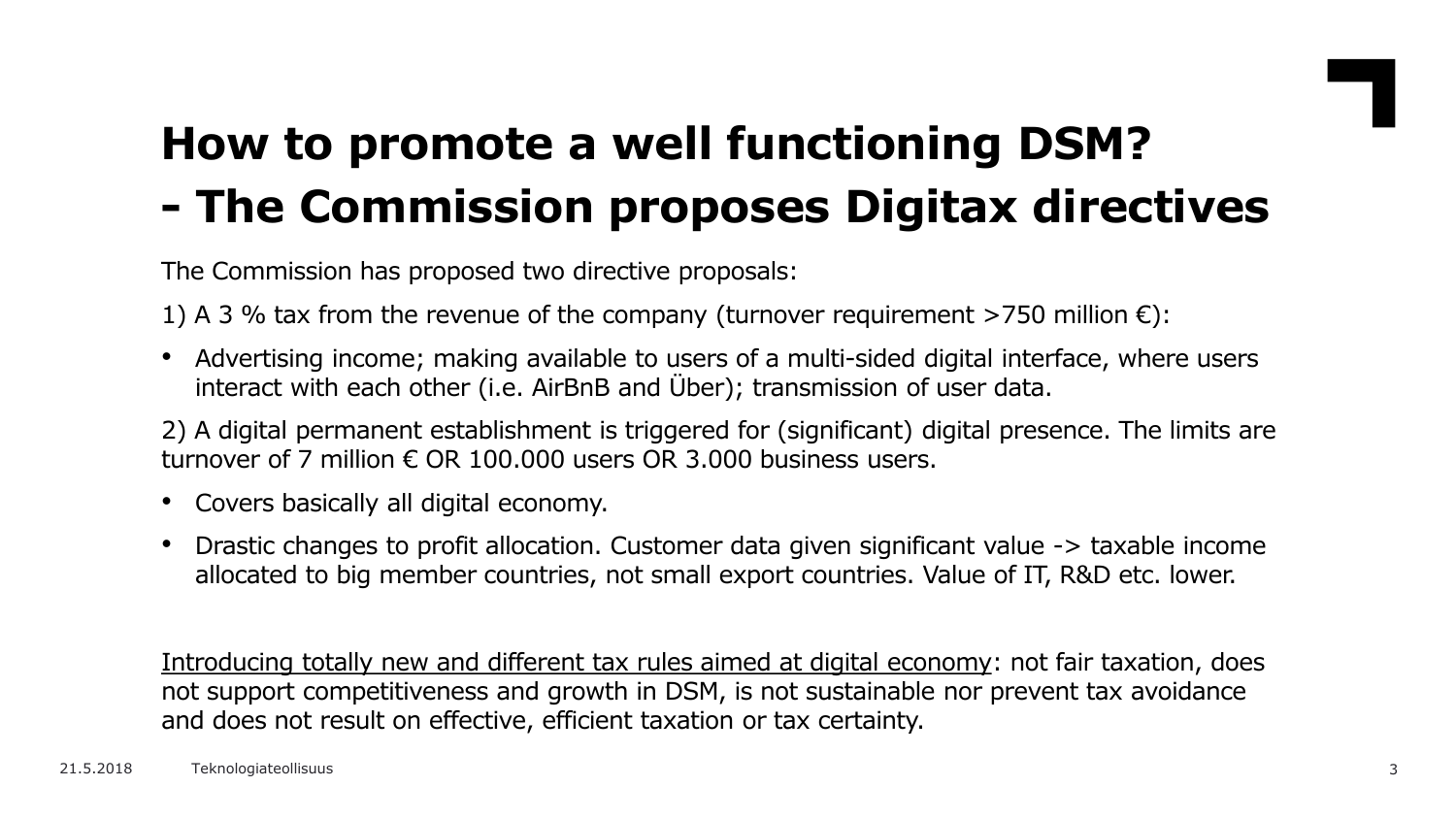## **How to promote a well functioning DSM? -Digitalizing, automation and real time taxation**

- Digitalization and automation of taxation procedures could lead to notable savings both to the tax administrations and the companies, as well as minimize the tax gap and tax fraud, disincentivizing tax evasion.
- The Finnish Tax Administration combined all 70 taxation softwares and processes into one system. Savings for the Tax Administration alone are estimated to be 6,5 % decrease in the total annual costs.
- Tax administration's investments in software robots (estimated savings of 1,3 % of total annual costs) and AI.
- Savings to companies due to the decrease in compliance costs, interest expenses and tax disputes cannot be estimated yet.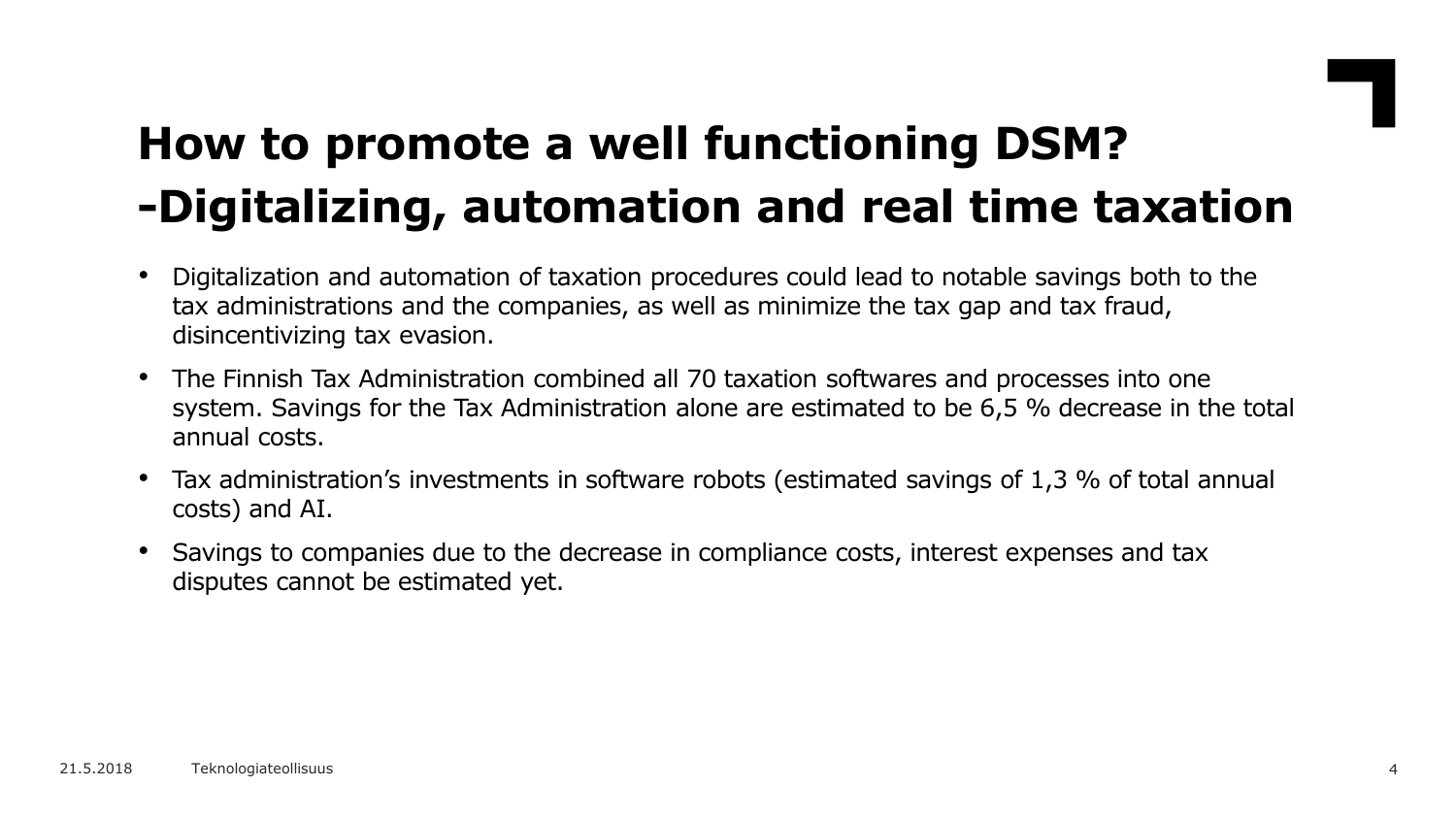## **Tax calculation – 28 different models in the EU**

### Profit/loss for accounting purposes

### Additions  $(+)$

- Additional taxable income
- Non tax deductible costs

### Deductions (-)

- Tax free income
- Tax deductible additional costs
- (-losses from previous years)
- = Profit/loss for tax purposes

### **NYKYMALLI**

### **Kirjanpidon tulos**

#### Lisäyserät (+):

- Tuottoihin sisältymättömät veronalaiset erät 1 LUVILUM III 1 JOSCINY I IISLAVI I I LE VOI VI ISISLISEL TEI SIL<br>+ Hypnisis papille Lii ili ili ili ili samastuken lyku de kassas Liki)<br>+ Libraus ankarineišjalisis il maan ankarykymis<br>+ Libraus ankarineišjalisis<br>+ aur alp
- Kuluihin sisältwät vähennyskelvottomat erät  $\begin{minipage}[t]{0.00\textwidth} \begin{minipage}[t]{0.00\textwidth} \begin{itemize} \textbf{V} & \textbf{M} & \textbf{M} & \textbf{M} & \textbf{M} \\ \textbf{W} & \textbf{M} & \textbf{M} & \textbf{M} & \textbf{M} & \textbf{M} \\ \textbf{W} & \textbf{M} & \textbf{M} & \textbf{M} & \textbf{M} & \textbf{M} & \textbf{M} \\ \textbf{W} & \textbf{M} & \textbf{M} & \textbf{M} & \textbf{M} & \textbf{M} & \textbf{M} & \textbf{M$ + publication  $i$  frequence -vanuain lichtes<br>• kasarissamisten + vaatan sapos<br>+ konorisaanisten vähenyskilvallanut alatkijaiset<br>+ nihalasmakuuden vähenyskilvallanut alatkijaiset

#### Vähennyserät (-):

Tuottoihin sisältyvät verovapaat erät -askeykön samat vesepest ainpit<br>-askeykön samat vesepest köytämaisuusaskivisten luoutuvalat – heldöjrillisti sotu välkosuu:<br>– venepast ulomaila sonti suomijoiksosingot<br>– kolmiselle aldustuolojelle vallan tai Suome aldusellilliön vanlaa myönnely tuomiselli - Karrasako adulasusi<br>- Rakudib<br>- Kaskudib<br>- Vanualar väempisest -Hyjakiain Kyläninen<br>-Railiakimion kaaivälö Kuluihin sisältymättömät vähennyskelpoiset erät  $\mathbf{r}$ - illmásúdóa@any

= Elinkeinotoiminnan verovuoden tulo Vähennetään aikaisemmilta verovuosilta vahvistettu tappio (-) = Elinkeinotoiminnan verotettava tulos

(Maksettavaa veroa laskettaessa huomioitava myös jo maksetut ennakkoverot)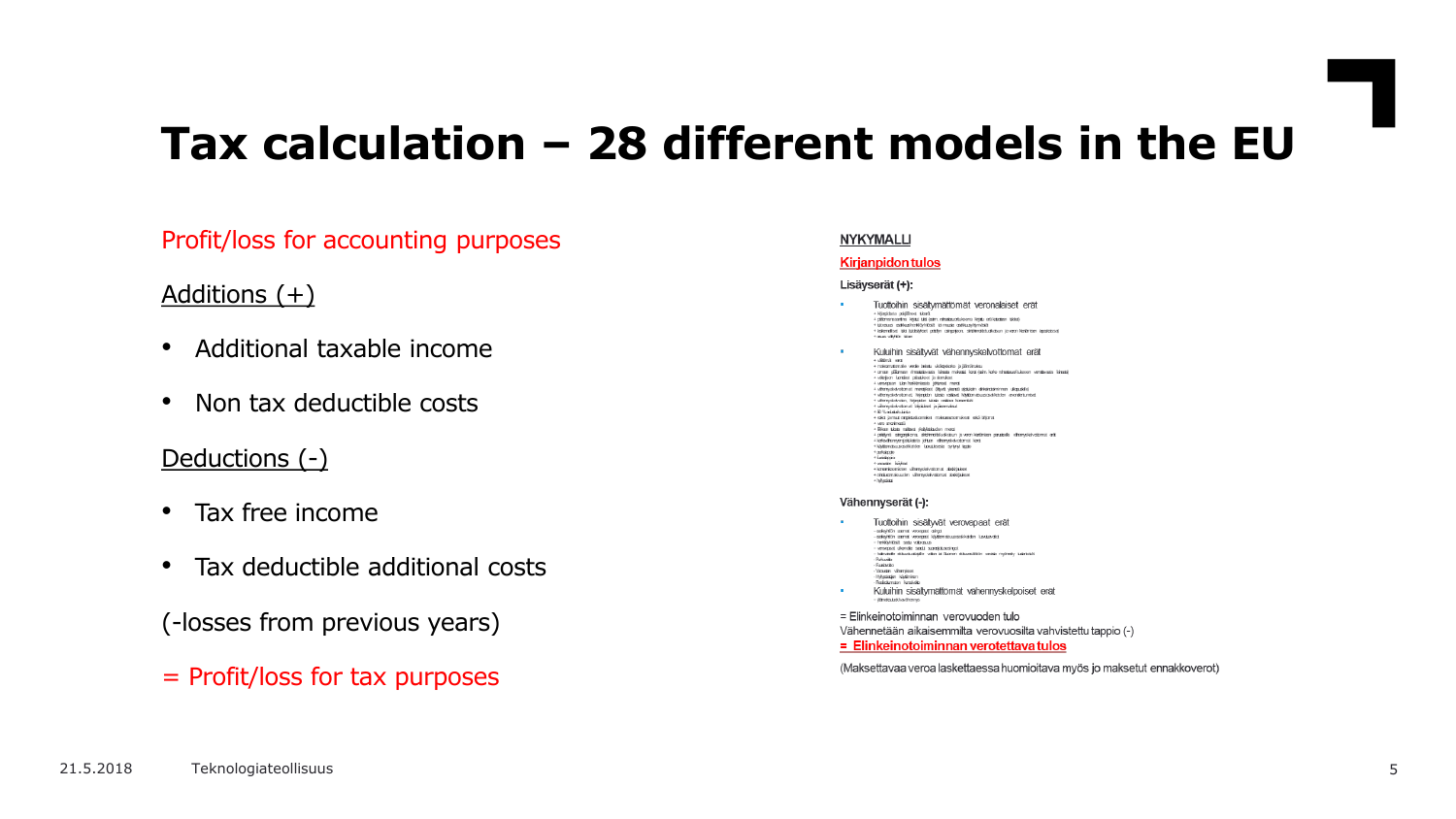## **Automated, real-time corporate income taxation**